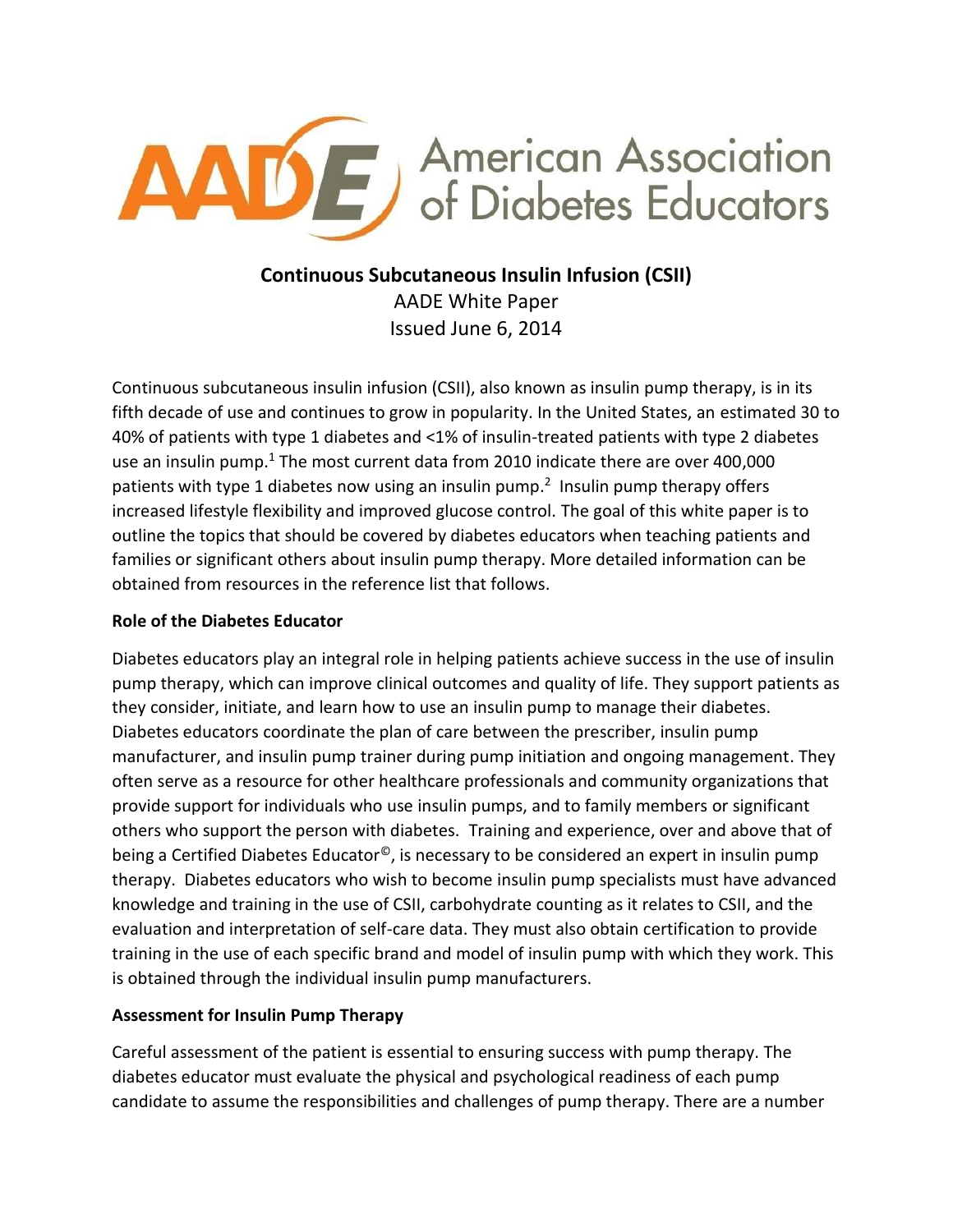of clinical and lifestyle indicators and desired attributes that should be considered when performing a thorough assessment of whether a person is an appropriate candidate for insulin pump therapy. Some insurance providers and Medicare may require additional documentation, such as a history of diabetic ketoacidosis (DKA) or a specific fasting C-peptide level.<sup>[3](#page-10-2)</sup>

## **Clinical Indications for Insulin Pump Use**

- Inadequate glycemic control despite optimized multiple daily injection (MDI) therapy
- **High glucose variability**
- **Elevated A1C**
- **Recurrent, severe, or unpredictable hypoglycemia**
- **Nocturnal hypoglycemia**
- **Hypoglycemia unawareness**
- **Recurrent hyperglycemia**
- **Dawn phenomenon**
- **Preconception planning**
- **Pregnancy**
- **Extreme insulin sensitivity**
- **Gastroparesis**
- **Early neuropathy or nephropathy**
- **Renal transplantation**

#### **Lifestyle Indications**

- $\blacksquare$  Frratic schedule
- **Varied work shifts**
- **Frequent travel**
- **Desire for flexibility**
- Inconvenience of multiple daily injections (MDI)

## **Desired\* Attributes of a Pump Candidate** (and/or parent(s) of pump candidate)

- Motivation to succeed, as pump therapy requires readiness, preparedness, and time investment before and during initiation.
- Realistic expectations of the capabilities of pump therapy.
- Demonstration of independent diabetes management and knowledge of the basics of diabetes education, including all topics listed in the *National Standards for Diabetes Self-Management Education and Support.* [4](#page-10-3)
- Ability to problem-solve and use newly-acquired skills to manage diabetes.
- Ability to accept and deal with challenges that arise; check blood glucose a minimum of four times a day; keep detailed records of self-monitoring blood glucose (SMBG), dietary intake, insulin doses, and exercise; and stay in frequent contact with their healthcare provider.
- **IF Intellectual capability to learn, practice, and understand insulin pump therapy** parameters such as insulin-to-carbohydrate ratios (ICR), correction or sensitivity factors (CF), and the application of the parameters to determine appropriate insulin dosing in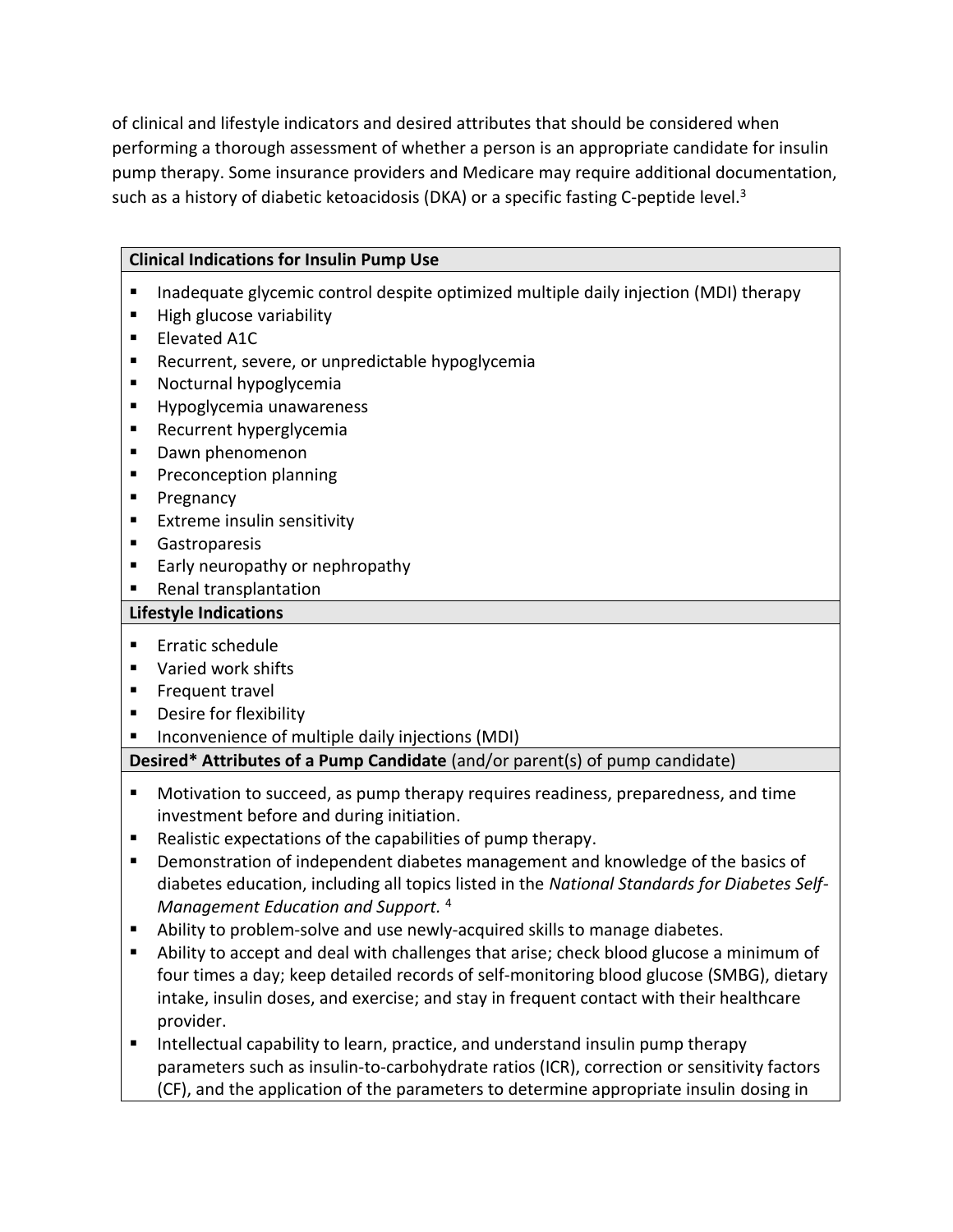response to nutritional intake, hypoglycemia, hyperglycemia, stress, exercise, and other personal parameters.

- **Physical ability to view the pump screen and hear the alarms; dexterity to insert or** charge the pump battery, fill and replace the insulin cartridge/reservoir in the pump; insert an infusion set; wear the pump; and perform the technical functions. 5
- **Emotional stability and adequate emotional support from family or significant others.**
- **Parents and caretakers have a thorough understanding of pump therapy and willingness** to spend the time needed to work with their child and healthcare professionals, when applicable.
- **Patience and willingness to work with healthcare provider during the time of pre-pump** training and initiation, when appropriate basal rates, insulin-to-carbohydrate ratios, and correction (sensitivity) factors are being determined.
- **Time to invest during the education process.**
- Adequate insurance benefits or personal resources to afford the cost of the pump and necessary supplies[.](#page-10-4) 5

\**Although these attributes are desired, they are not "requirements" for pump use. Diabetes educators are uniquely qualified to assist patients in overcoming limitations or deficits to achieve optimal outcomes.* 

Regular assessments should be done to evaluate changes in a patient's clinical condition, motivation, abilities, and life circumstances that may necessitate the need to reconsider appropriateness of pump therapy. Considerations for discontinuing insulin pump use may include:

- **EXECT** and a willing spirit or motivation to monitor blood glucose per healthcare provider recommendations,
- **E** lack of insurance or means to pay for insulin pump and pump supplies, and/or
- change in physical or mental capacity to manage an insulin pump.

# **Pump and Infusion Set Selection**

Helping patients select the equipment that is best suited to their needs is integral to successful diabetes management. While all insulin pumps, infusion sets, and insertion devices have basic attributes in common, there are key differences that can impact suitability for a patient. Although insulin pumps may usually be returned within 30 days of purchase, it is uncommon for patients to do so. Once the 30-day period has passed, the user will not be eligible to "switch" or "upgrade" until the pump's warranty expires, which generally takes four years or more. Patients who are not exposed to or educated on their options may find themselves with a device that is ill-fitted to their needs. It is the responsibility of the diabetes educator to stay current with the various commercially available insulin pumps, infusion sets, and insertion devices, and equip the patient to make an informed and educated choice.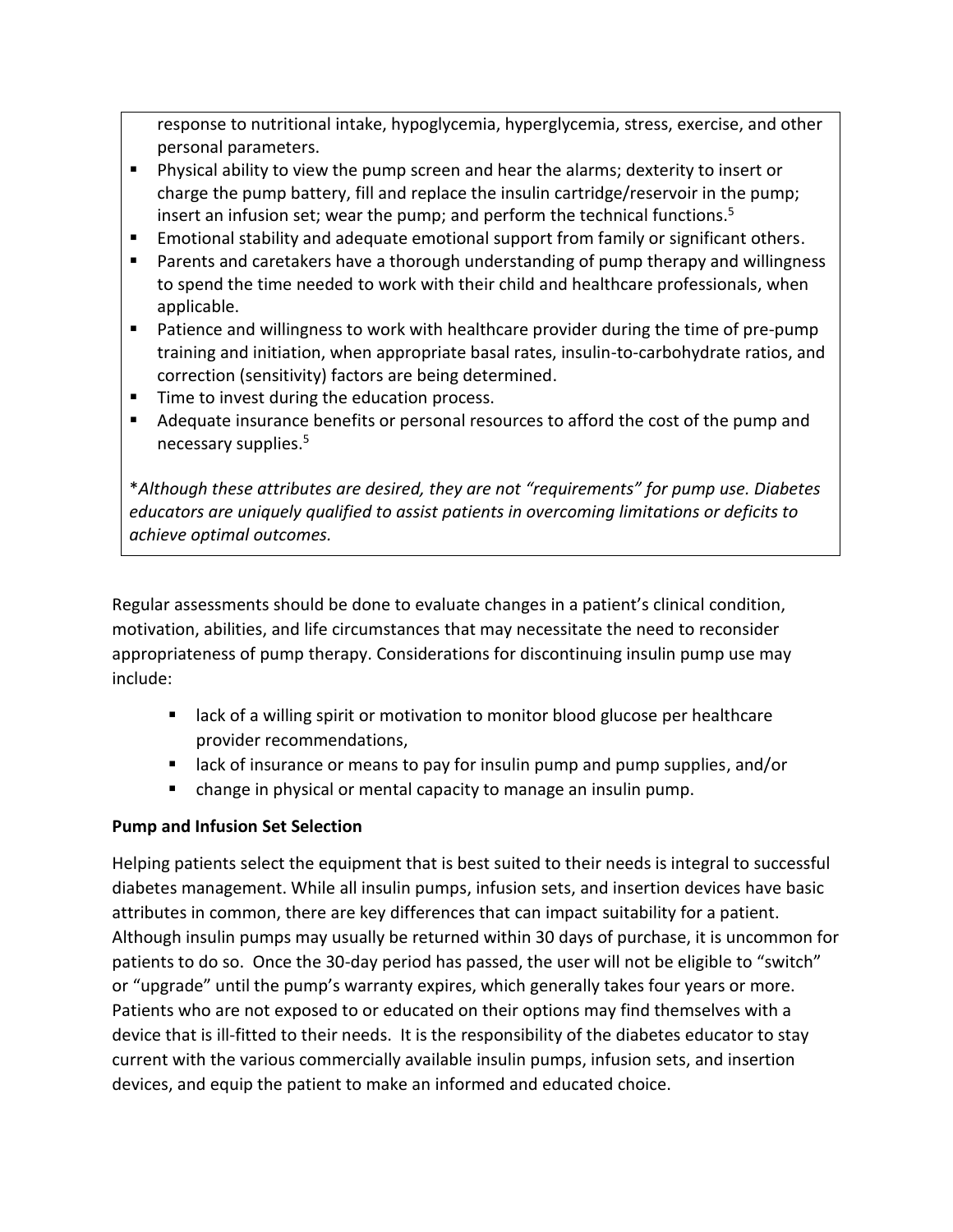#### **Pump Selection Criteria**

When the decision has been made to initiate pump therapy, the starting point is verification of the patient's insurance or, if applicable, ability to self-pay. Most private health insurance plans allow their members to choose any type of insulin pump and infusion set. However, some public health and private plans will only pay for specific brands.

**Device Qualities Consideration** Insulin volume  $\vert$  Does the pump hold enough to last the patient 2-3 days? Screen legibility  $\vert$  Can the patient read all on-screen text? Alarm and alert recognition  $\vert$  Can the user hear or feel them? Water-proof Is it needed by the user? Download capability **IS the software web-based? PC or Mac-compatible?** Ability to display continuous glucose monitor (CGM) data Is it linked with CGM? Interface with point-in-time blood glucose meters Which brands of meters are compatible, and are they covered by the patient's insurance? Remote control capabilities  $\vert$  is it desirable/necessary by the user or caregiver? Bolus calculation parameters  $\vert A$ re the dosage ranges, insulin-to-carbohydrate ratios, correction factors, and insulin-on-board features appropriate for the patient? Infusion device compatibility Which options are available? Complexity of infusion site set changes How many steps? How complex? How much dexterity? Complexity of user programming  $\parallel$  Is the menu layout simple? How many button presses are needed for basic programming? Look and feel of the device  $\vert$  Size, weight, color, and wearing options (clips, cases) desirable for patient? Special alerts and reminders  $\vert$  Are site change, missed bolus, and customizable reminders and alerts needed? Tubing vs. "patch" style  $\vert$  Will tubing be a significant hindrance? Customer support What is the company's reputation and stability?

When a list of covered pump models is determined, the following qualities should be considered:

For unbiased and detailed comparisons of insulin pump features, consider referring your patients to third-party websites, such as [www.diabetesnet.com,](http://www.diabetesnet.com/) [www.insulin-pumpers.org,](http://www.insulin-pumpers.org/) and [www.integrateddiabetes.com.](http://www.integrateddiabetes.com/) Also, consider referrals to the various manufacturers for "test drives" of their top choices.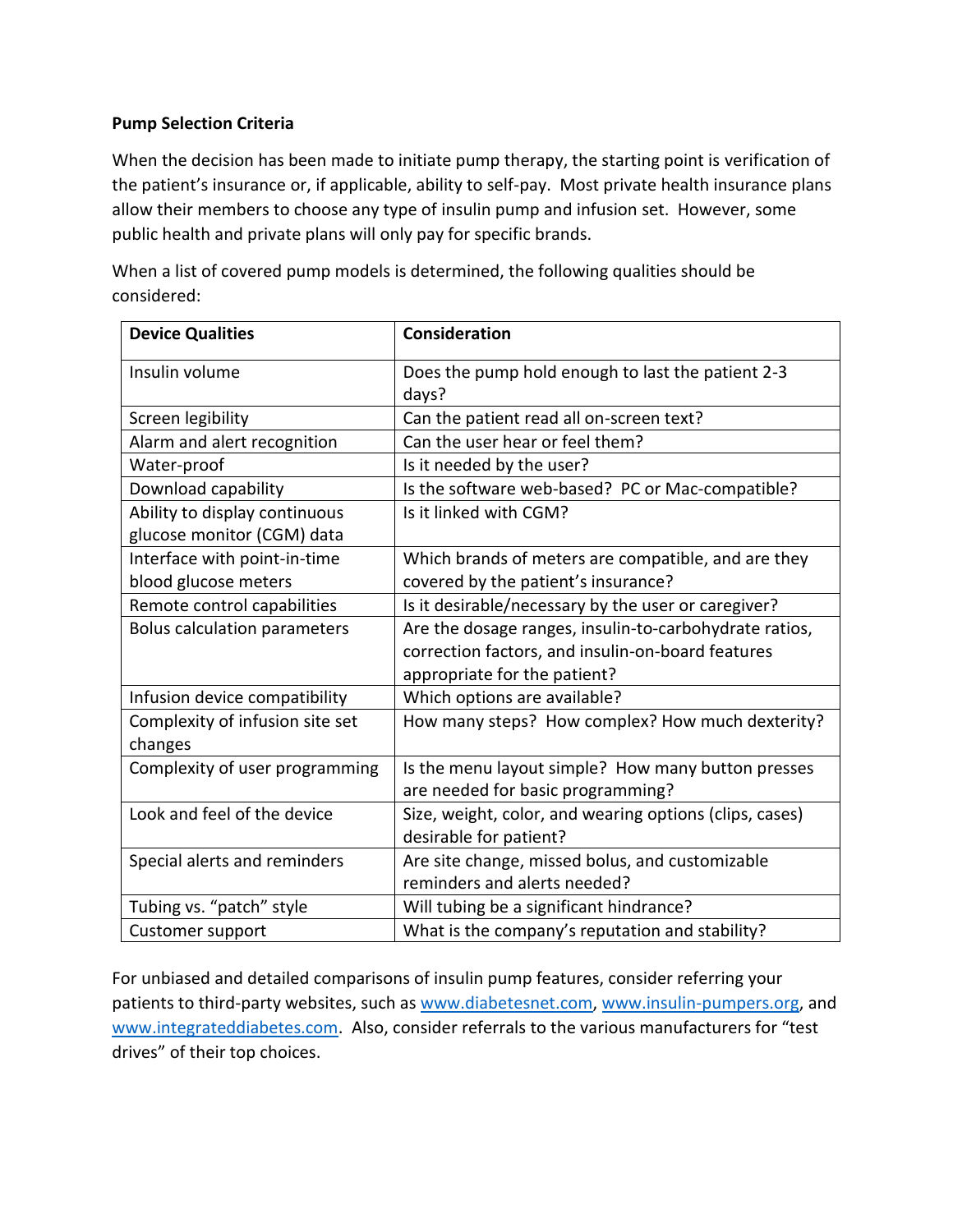#### **Infusion Set Selection**

Just as certain insulin pumps are better suited to certain individuals, so are infusion sets and set insertion devices. Many pumps allow the user to choose from a variety of infusion set types, and some use proprietary sets that are only compatible with the manufacturer's pump. An initial assessment of body composition and the patient's lifestyle is necessary to determine the appropriate type of infusion set.  $^6$  $^6$ 

Variables to consider when selecting an infusion set include Teflon® cannula versus metal needle, tubing and cannula or needle length, disconnect and insertion mechanisms, angle of insertion, adhesion and aesthetics.  $^7$  $^7$  If an infusion set is not specified when the insulin pump is ordered, a "default" infusion set will be sent. Use of a poorly matched infusion set can result in insulin malabsorption that can put the patient at risk for site infections or irritation, inconvenience or discomfort, and hyperglycemia that can lead to ketoacidosis.

## **Education**

Pre-pump and on-going self-management education and skills training in the use of a pump should include correction of any misconceptions the patient may have regarding insulin pump therapy. The diabetes educator should conduct an assessment of the patient's knowledge of diabetes, knowledge deficits, and preferred learning style and then develop an individualized education plan. The patient's age or education level should not be considered a deciding factor in their ability to utilize pump therapy. At a minimum, the prospective pump user should have knowledge of the physiology of diabetes<sup>[4](#page-10-3)</sup> and an understanding of the relationship between insulin and food, stress, exercise, and other factors that affect blood glucose. The foundation for advanced self-management with use of an insulin pump requires a thorough knowledge of diabetes management skills, including the ability to trouble-shoot and problem-solve, recognize and respond to glucose patterns, and demonstrate appropriate self-care behaviors.<sup>[5](#page-10-4)</sup>

In most cases, it is ideal for MDI therapy to precede insulin pump therapy. The patient should also know how to count carbohydrates and calculate prandial insulin doses using their insulinto-carbohydrate ratio(s) and correction (sensitivity) factor(s).

Pre-pump education is generally spread over the course of several weeks, with a minimum of three visits of 1–3 hours each. Some patients complete two to three 1-hour preparation sessions with a verbal exchange of information, whereas others need a structured learning environment and instruction that is spread over an extended period of time with practical or written evaluations to gauge their level of comprehension. A group class covering some of the pump education topics can be a time effective means for provision of the education. The educational plan for children should include their parents and caregivers. [5](#page-10-4)

Pump education objectives should include:

- $\blacksquare$  Establishment of goals
- **EXECOMPETENCE COMPTER** COMPETED: **COMPTER**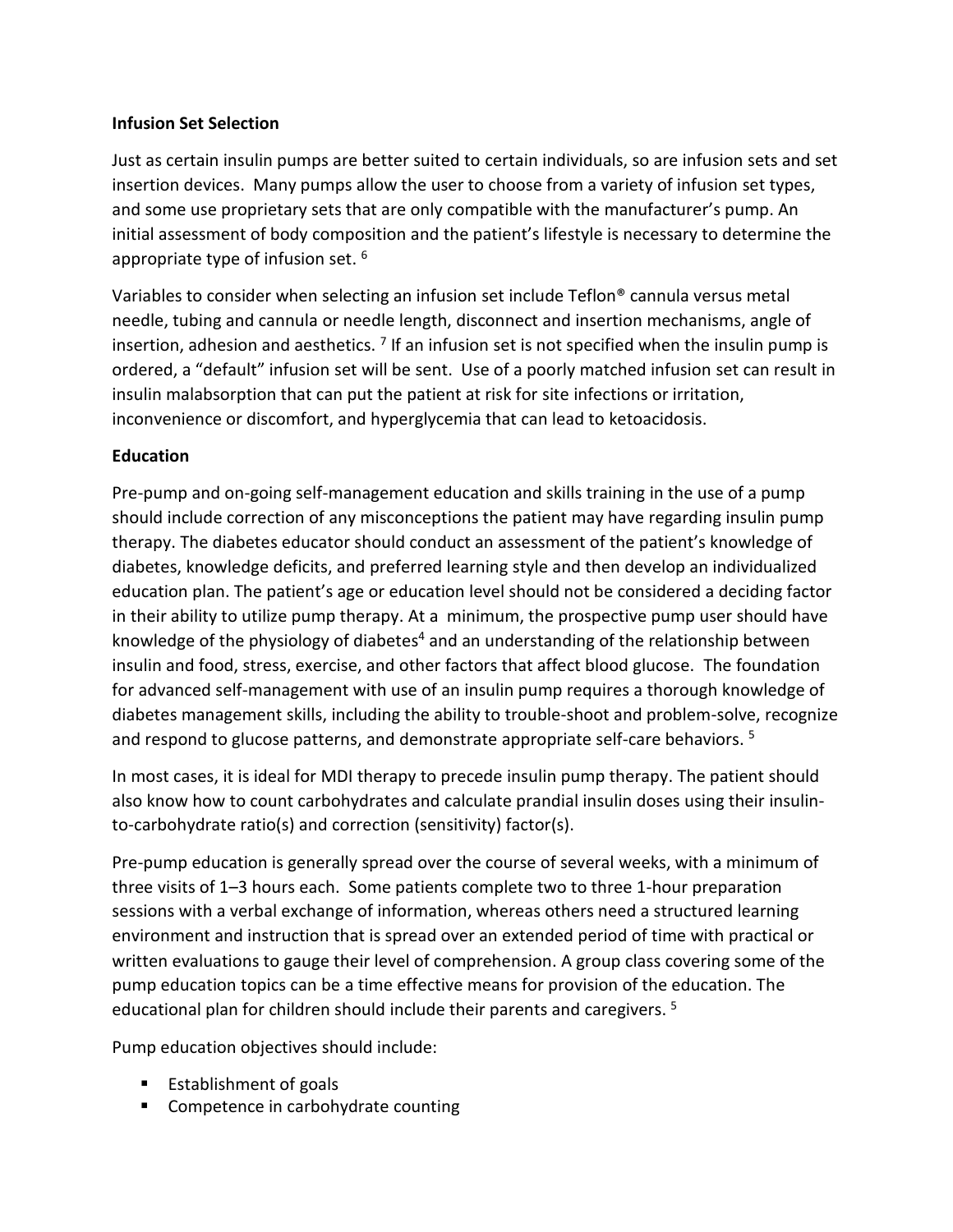- Competence in calculation of insulin dosages with use of insulin-to-carbohydrate ratios
- Competence in calculating correction dosages with use of correction (sensitivity) factors
- **E** Ability to manage hyperglycemia and hypoglycemia
- Ability to properly fill, if applicable, and insert cartridge/reservoir and insert and change infusion sets
- Ability to detect infusion set and site issues
- Ability to manage sick days, exercise, and travel; obtain supplies; and cope with lifestyle changes
- Ability to trouble-shoot and solve problems that may arise in use of their pump
- **•** Ability to recognize the need for a back-up insulin regimen and how to safely switch back to injections
- Ability to determine how and where to wear the pump
- Ability to determine when and how to disconnect the pump

## **Pump Start**

Insulin pump start-up education ("pump training") takes 2–4 hours and should nearly always be done in an outpatient setting, such as the prescriber/educator's office. Pump manufacturers employ or contract with healthcare professionals (RDs, RNs, and PharmDs) who are usually CDEs certified by the pump manufacturer as a certified pump trainer (CPT) to provide pump training services, following the prescribing physician's pump start orders.

The prescriber is responsible for providing or signing off on pump start orders to the diabetes educator or designated pump trainer providing the pump start-up training. These include:

- $\bullet$  Starting basal rate(s)
- Insulin-to-carbohydrate ratio(s) (ICR)
- Target blood glucose level(s)  $8,9$  $8,9$
- Correction (or sensitivity) factor(s) and instructions for use
- Duration of insulin action ("insulin on board" or "active insulin time")
- SMBG instructions
- Communication guidelines, i.e., who, when, and where the patient contacts for reporting SMBG results/asking for diabetes management assistance (educator/prescriber) and asking for technical assistance (pump manufacturer)

The educator should carefully set the pump start-up date, assuring that the patient's first few weeks of pump therapy are planned during "normal routine" days, avoiding situations or conditions that may adversely affect blood glucose levels or interfere with the establishment of basal rates. [5](#page-10-4)

Start-up orders must be provided to the patient several days in advance and should include: 24- 48 hour pre-pump adjustments in insulin injection therapy; self-monitoring blood glucose and dietary guidelines; a list of supplies to bring to the pump start-up appointment; and specific information regarding appointment time and location. [5](#page-10-4)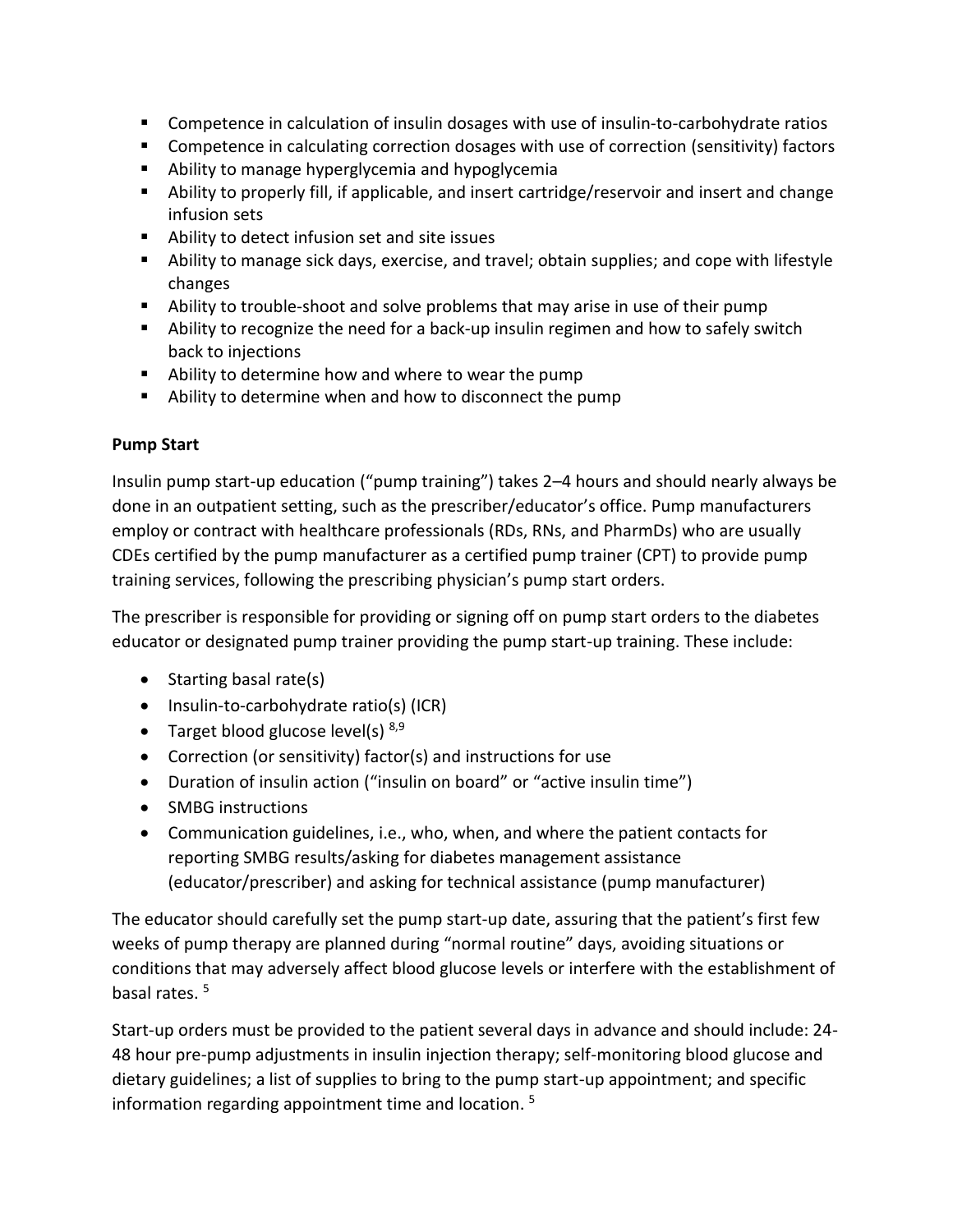The pump wearer must also learn the technical components of their pump, including how to: insert or charge the battery; fill and insert the insulin cartridge/reservoir; insert and change the infusion set and tubing (if applicable); input information for the pump to calculate appropriate insulin dosages; program basal rate changes; and review the pump history. Most manufacturers require that training on their pump is conducted by a healthcare provider certified by the manufacturer as a pump trainer ("CPT") for their company's pump. A pump start is best conducted at a time in the day and on the day(s) of the week when the managing healthcare professional is available for medical management following the pump initiation.

Specific instructions for follow-up and management during the first few weeks after pump start-up should include:

- Frequent SMBG, i.e. minimum of four to five times per day, i.e. 3:00 a.m., fasting, before each meal, and bedtime.
- Recording grams of carbohydrate consumed and specific food and beverage portions.
- Avoidance of alcohol, high-fat foods, and foods not usually consumed.
- Recording all bolus doses using the ICR for meals and snacks and any CF bolus doses given for hyperglycemia, or use the smart pump feature if pump downloading is to be done.
- Recording any unexpected or unusual events that could affect blood glucose levels, e.g., stress or illness, as well as the onset of menses.
- **Instructions to call in, fax, or e-mail the information to the diabetes educator daily** initially, then less frequently based on the results.
- Reminders to call the pump manufacturer's support service with questions or problems related to the technical functions of the pump if the questions cannot be answered by the diabetes educator.

A follow-up visit should occur within one week after start-up to review and observe an infusion set or pod site change and pump syringe/cartridge removal, fill, and insertion. The patient should return to the prescriber/educator 4–6 weeks after the pump start-up for a review of SMBG and insulin doses and inspection of infusion sites.

# **Ongoing Education and Management**

The foundation for use of an insulin pump begins during the initial training session(s). Learning continues as insulin delivery is initiated and connections are made between prior knowledge and present experience. Because there are few, if any, life experiences that compare to the mechanical use or utility of an insulin pump, multiple learning sessions are often necessary to master basic skills. Experience in the use of long-acting insulin, insulin-to-carbohydrate ratio(s), and correction factor(s) must be expanded to promote understanding of how rapid-acting insulin works when delivered via an insulin pump. The use of CGM makes foundational learning even more imperative, as there is greater risk that the learner may "stack" insulin, over treat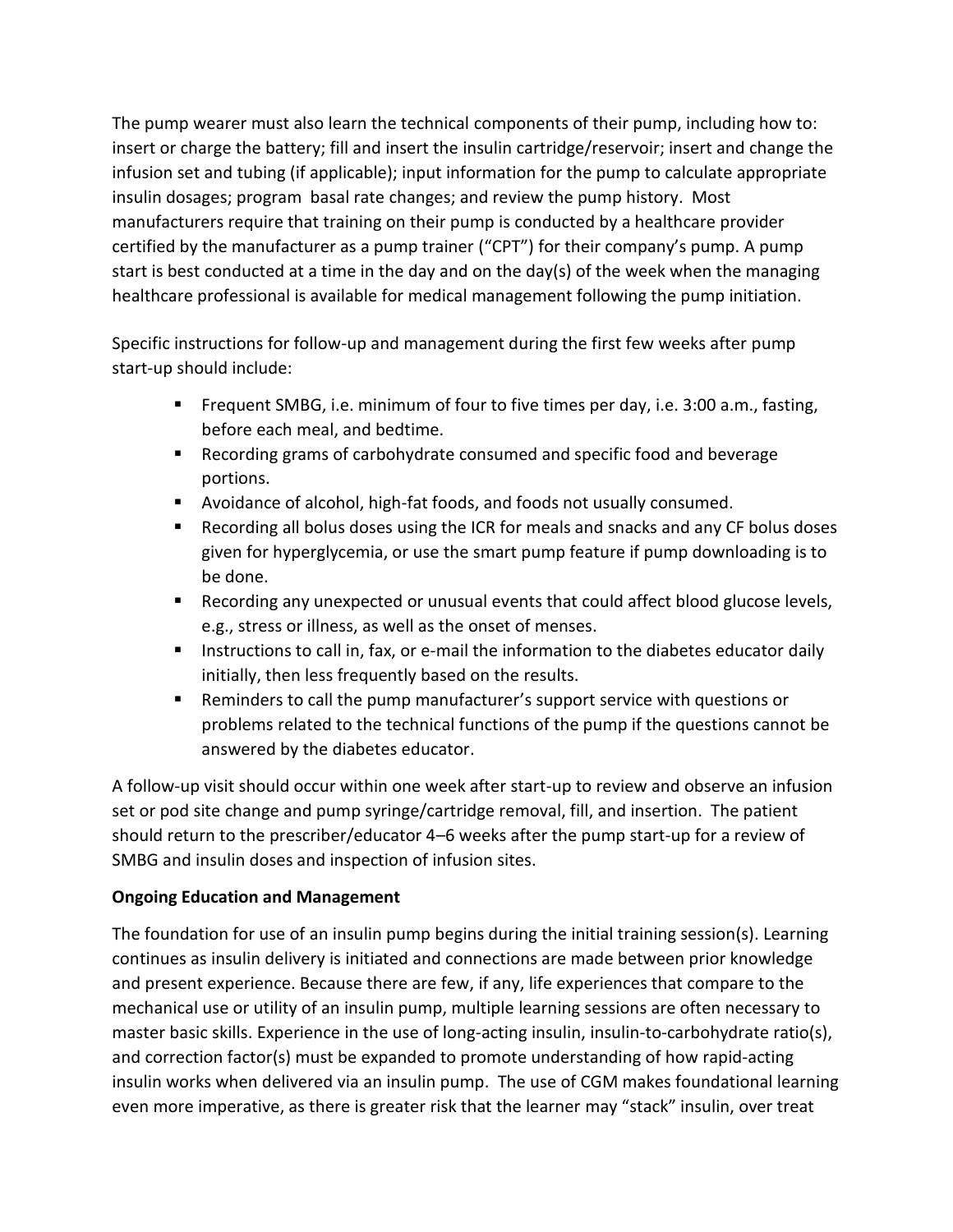hypoglycemia, or make inappropriate changes in pump settings in response to the continuous availability of glucose data. Safe practice requires that the learner understands the concept of active insulin, the use of advanced prandial delivery options, and effective management strategies during periods of activity, inactivity, stress, travel, or illness. (See Safe Practices in Use section.)

Teachable moments occur during the follow-up calls and visits for fine-tuning of basal and bolus settings. The educator should continually assess the patient's comprehension and continue with follow-up until the patient is able to demonstrate comfort and competence in the use of their pump and its features. The patient should be taught how to:

- **Peroperly insert and remove the specific type of infusion set used with emphasis on site** rotation,
- adjust insulin delivery to accommodate physical activity, inactivity, sick days, and stress,
- safely untether (if appropriate) their infusion set tubing for special events,
- **F** implement a backup plan in case of equipment failure,
- **Perotemal incore incore and their pump, infusion set, and infusion site during certain** physical activities and when undergoing some medical tests, such as a CAT scan, MRI, or X-ray,
- **upload data for review by their healthcare team at regular intervals,**
- **Permanue Forms and pack necessary supplies for travel within the United States as well as** out of the country, and
- contact technical support and medical personnel when necessary.

The patient should expect to stay in daily contact with the diabetes educator during the first two to three days and at designated intervals in the weeks following the initiation of insulin pump therapy to report and review self-monitoring of blood glucose (SMBG) levels and titration of basal and bolus settings. Individual response to insulin delivery via an insulin pump can vary significantly from that of MDI. The educator must know how to make appropriate adjustments in basal and bolus settings during this time to prevent hypo- and/or hyperglycemia, and determine settings that match the patient's circadian rhythms and patterns of daily living.

Detailed attention should be given to infusion site management. Issues with site reactions, infusion set tolerance and compatibility, and site adherence should be assessed at the time of the first site change as well as during follow-up visits. The educator should never assume that the new or seasoned insulin pump wearer has achieved optimal mastery of skills. Every opportunity should be taken during office visits to evaluate the learner's current knowledge and build on their experience towards mastery of blood glucose management skills.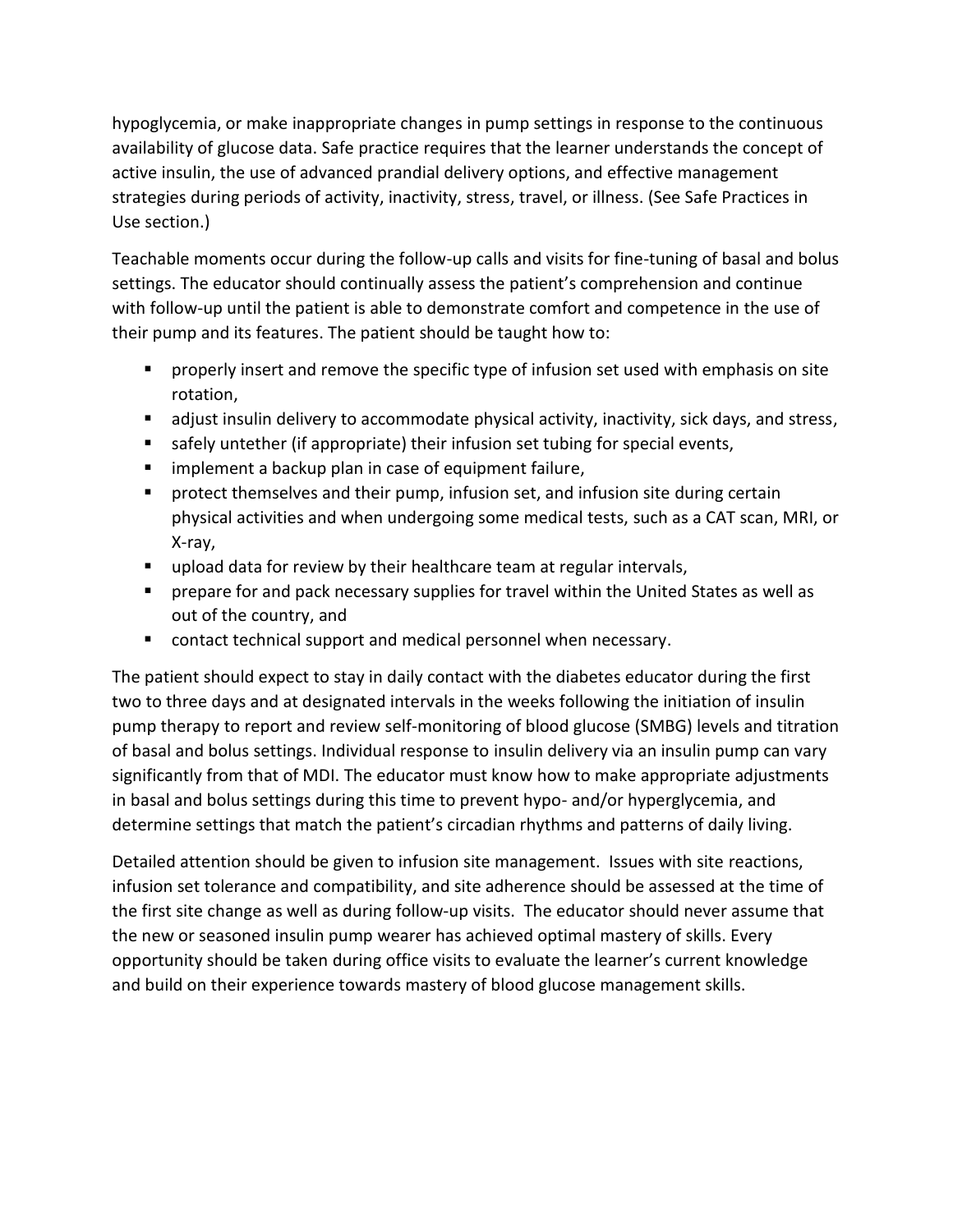#### **Safe Practices**

Adverse events associated with insulin pump therapy are most often related to user error rather than pump malfunction.<sup>[10](#page-10-9)</sup> Improper patient selection, inadequate education, and lack of ongoing support by clinicians who are knowledgeable of the benefits and limitations of insulin pumps are seen as contributing factors of the adverse events.[10](#page-10-9)

Strategies to prevent and resolve insulin pump therapy challenges should be an education priority and include:

- **Self-monitoring of blood glucose (SMBG).** Monitoring frequency should be individualized but generally recommended at a minimum of 4-5 times daily to allow for early recognition of hypoglycemia or hyperglycemia and more often when initiating pump therapy and during periods of hyperglycemia and illness, and additionally, 2 hours after infusion site changes.<sup>[7,](#page-10-6) [11](#page-10-10)</sup>
- **Infusion site selection and maintenance.** The infusion site should be changed every 2-3 days and monitored for inflammation, signs of infection, lipodystrophy or infusion site leakage. $^{7,11}$  $^{7,11}$  $^{7,11}$  $^{7,11}$
- **Troubleshooting and problem solving.** Teach causes of high and low blood glucose levels, including: catheter occlusion or dislodgement, insulin degradation if exposed to temperature extremes, battery failure, missed doses, over-correction of hyperglycemia, pump malfunction, incorrect pump programming of infusion rates or time settings. Teach patients how to identify these issues and how to take action to resolve them.<sup>5[, 7,](#page-10-6)</sup> [11,](#page-10-10) [12,](#page-10-11) [6](#page-10-5)
- **Alerts and alarms.** Teach the benefits and limitations of using pump alarms and alerts. Although alarms can warn the wearer about problems such as catheter occlusion, low cartridge/reservoir volume, low battery, or other mechanical or software-related problems, these alarms may not always offer notification early enough to prevent hypoglycemia or hyperglycemia. Alerts can be set to remind users to monitor blood glucoses, change the infusion site, or change/charge the battery, but such alerts must be attended to in a timely way to prevent complications.<sup>[7,](#page-10-6) [11,](#page-10-10) [13](#page-10-12)</sup>
- **Hyperglycemia management.** Teach the patient to maintain supplies, including extra blood glucose and ketone test strips in case of unanticipated hyperglycemia. A vial, or if appropriate, a pre-filled pump cartridge of rapid-acting insulin should be accessible to fill and replace the pump cartridge/reservoir. Rapid-acting insulin should be administered by syringe or pen in the presence of unresolved hyperglycemia and ketones. $11, 6$  $11, 6$  $11, 6$

Diabetes educators should facilitate safe use of insulin pumps through education about precautions and considerations during exercise, travel, and other special situations: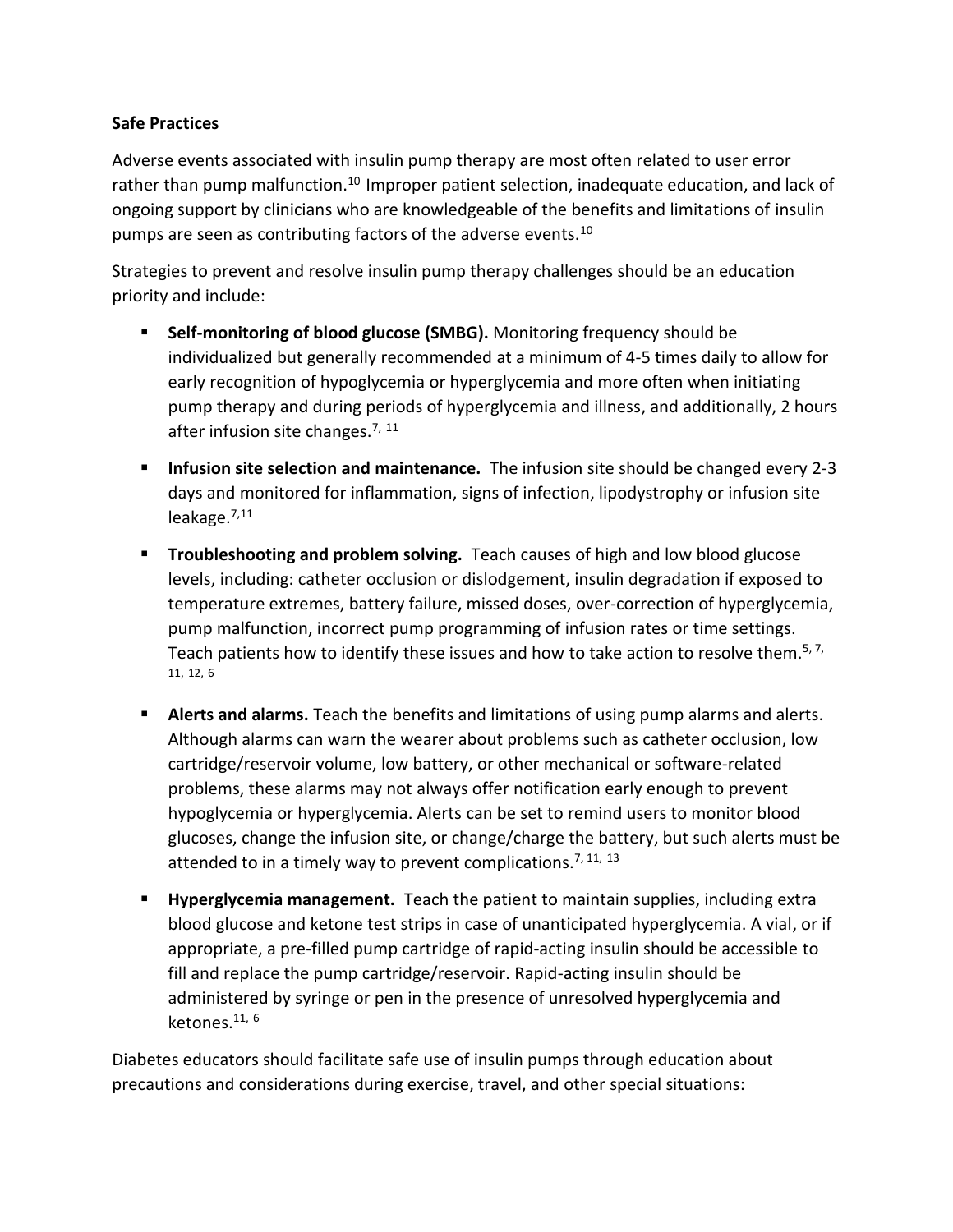**Exercise** – Additional glucose monitoring should be encouraged before, during, and after exercise with plans for treatment to prevent hypoglycemia. Patients should also be taught to adjust basal settings (and/or bolus doses) to mitigate hypoglycemia risk as appropriate for the duration and intensity of activity.<sup>[7,](#page-10-6) [13](#page-10-12)</sup>

**Travel** – Patients should be encouraged to carry monitoring and pump supplies (including insulin) in carry-on luggage when flying in case luggage is lost and to avoid extremes of temperature that are common in baggage compartments. Pumps should also be hand-checked rather than exposed to x-rays in airport security.  $11^{14}$  $11^{14}$  $11^{14}$  $11^{14}$  The pump wearer should check with the Transportation Security Administration (TSA) and their pump manufacturer for specific insulin pump travel guidelines.

**School and day care settings** – An individualized diabetes medical management plan needs to be developed for the child using an insulin pump. Appropriate training should be provided for school personnel who would assist with implementing the plan.<sup>[15](#page-10-14)</sup>

**Medical procedures** – Patients should be made aware of pump manufacturers' recommendations for insulin pumps during procedures that involve radiation exposure (including x-rays) and magnetic resonance imaging (MRI). Pumps should be kept outside of the imaging room until testing is complete. If the pump is disconnected for an hour or more, alternative insulin treatment should be provided.<sup>[16,](#page-10-15)[17,](#page-10-16) [18](#page-11-0)</sup>

**Hospitalization** – Diabetes specialists and/or diabetes educators should develop policies that specify requirements of caring for those who maintain insulin pumps during hospitalization.[19,](#page-11-1)[16,](#page-10-15)[20,](#page-11-2)[17](#page-10-16)[,18](#page-11-0)

Policy content should address the following:

- 1. Determinants of continuing (or discontinuing) pump use
- 2. Requirement of patient agreement
- 3. Strategies to address interruption in insulin pump infusion
- 4. Patient assessment requirements (i.e., competency to self-manage, site assessment)
- 5. Documentation requirements (i.e., assessments, self-administered doses)
- 6. Considerations for patients going to surgery and/or procedures involving radiation or magnetic fields

Acknowledgements:

Karen M. Bolderman, RD, LDN, CDE; Gary Scheiner, MS, CDE; Claire M. Blum, MS Ed, RN, CDE; Gwen Klinkner, MS, RN, APRN, BC-ADM, CDE; Janet Mertz, MS, RD, LD, CDE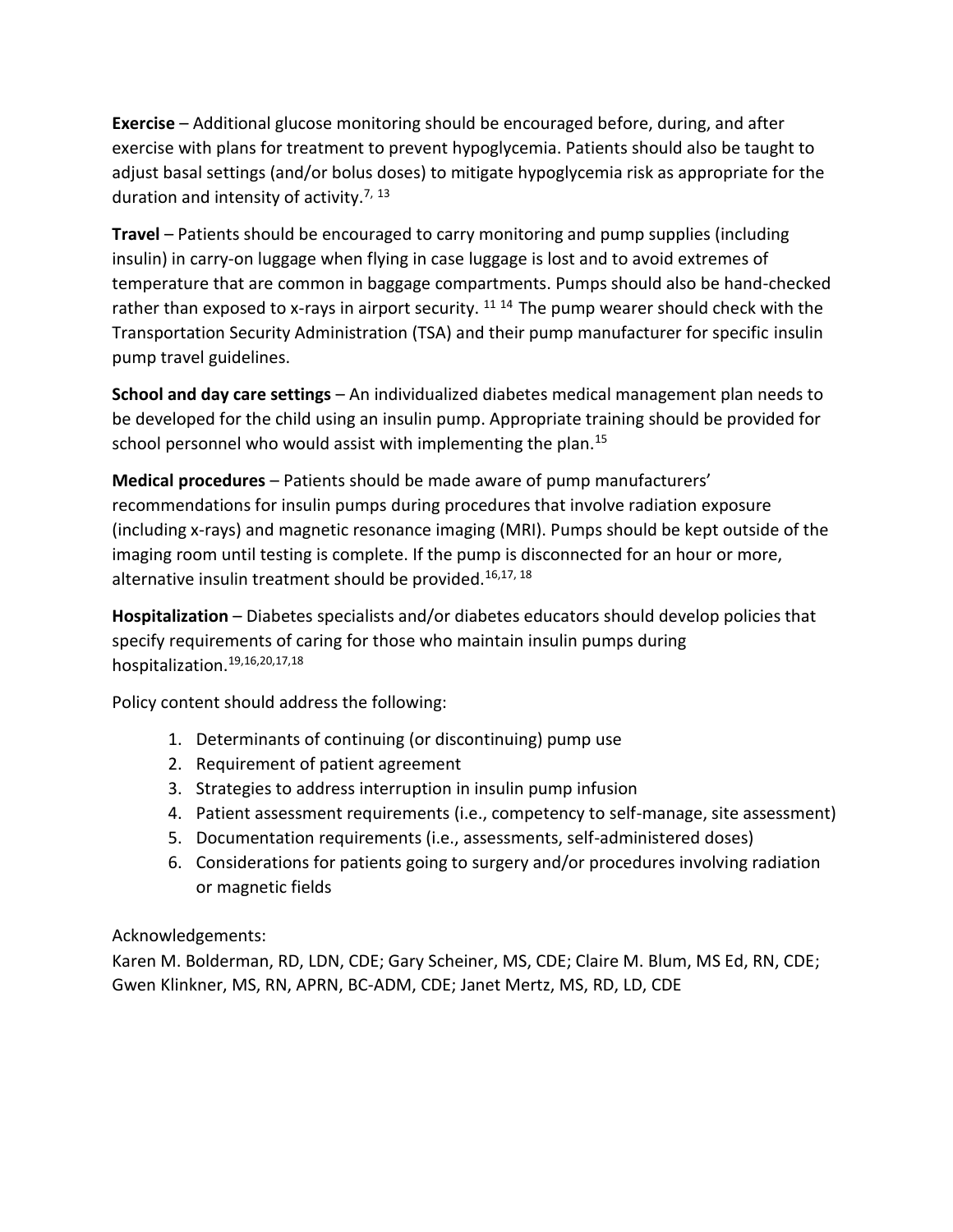References:

<span id="page-10-0"></span>1. Burton DM, Uslan MM, Blubaugh MV, et al. Are current insulin pumps accessible to blind and visually impaired people? *J Diabetes Sci Technol.* 2009;3(3):613-618.

<span id="page-10-1"></span>2. Juvenile Diabetes Research Foundation. JDRF and BD Collaborate to Improve Insulin Pump Delivery Available: [http://jdrf.org/press-releases/jdrf-and-bd-collaborate-to-improve](http://jdrf.org/press-releases/jdrf-and-bd-collaborate-to-improve-insulin-pump-delivery/)[insulin-pump-delivery/.](http://jdrf.org/press-releases/jdrf-and-bd-collaborate-to-improve-insulin-pump-delivery/) Accessed February 13, 2014.

<span id="page-10-2"></span>3. Department of Health and Human Services. Centers for Medicare & Medicaid Services: National Coverage Determination (NCD) for Infusion PUMPs (280.14) Available:

[http://www.cms.gov/medicare-coverage-database/details/ncd-](http://www.cms.gov/medicare-coverage-database/details/ncd-details.aspx?NCDId=223&ncdver=2&NCAId=40&NcaName=Insulin+Infusion+Pump&CoverageSelection=National&KeyWord=insulin+pump&KeyWordLookUp=Title&KeyWordSearchType=And&bc=gAAAABAACAAAAA%3d%3d&)

[details.aspx?NCDId=223&ncdver=2&NCAId=40&NcaName=Insulin+Infusion+Pump&CoverageSe](http://www.cms.gov/medicare-coverage-database/details/ncd-details.aspx?NCDId=223&ncdver=2&NCAId=40&NcaName=Insulin+Infusion+Pump&CoverageSelection=National&KeyWord=insulin+pump&KeyWordLookUp=Title&KeyWordSearchType=And&bc=gAAAABAACAAAAA%3d%3d&) [lection=National&KeyWord=insulin+pump&KeyWordLookUp=Title&KeyWordSearchType=And&](http://www.cms.gov/medicare-coverage-database/details/ncd-details.aspx?NCDId=223&ncdver=2&NCAId=40&NcaName=Insulin+Infusion+Pump&CoverageSelection=National&KeyWord=insulin+pump&KeyWordLookUp=Title&KeyWordSearchType=And&bc=gAAAABAACAAAAA%3d%3d&) [bc=gAAAABAACAAAAA%3d%3d&.](http://www.cms.gov/medicare-coverage-database/details/ncd-details.aspx?NCDId=223&ncdver=2&NCAId=40&NcaName=Insulin+Infusion+Pump&CoverageSelection=National&KeyWord=insulin+pump&KeyWordLookUp=Title&KeyWordSearchType=And&bc=gAAAABAACAAAAA%3d%3d&) Accessed February 13, 2014.

<span id="page-10-3"></span>4. Haas L, Maryniuk M, Beck J, et al. National standards for diabetes self-management education and support. *Diabetes Care.* 2014;37 Suppl 1:S144-153.

<span id="page-10-4"></span>5. Bolderman K."Pump Start-Up" in Putting Your Patients on the Pump. Alexandria VA: American Diabetes Association 2013

<span id="page-10-5"></span>6. American Association of Diabetes Educators. Insulin pump therapy: Best practices in choosing and using infusion devices. 2011.

<span id="page-10-6"></span>7. Scheiner G, Sobel RJ, Smith DE, et al. Insulin pump therapy: guidelines for successful outcomes. *Diabetes Educ.* 2009;35 Suppl 2:29S-41S; quiz 28S, 42S-43S.

<span id="page-10-7"></span>8. Standards of Medical Care in Diabetes--2014. *Diabetes Care.* 2014;37 Suppl 1:S14-80.

<span id="page-10-8"></span>9. Handelsman Y, Mechanick JI, Blonde L, et al. American Association of Clinical Endocrinologists Medical Guidelines for Clinical Practice for developing a diabetes mellitus comprehensive care plan. *Endocr Pract.* 2011;17 Suppl 2:1-53.

<span id="page-10-9"></span>10. Clayton-Jeter H. Contributing Factors to Insulin Pump Errors in Children, Adolescents and Adults Available:

[http://www.fda.gov/forhealthprofessionals/articlesofinterest/ucm295562.htm.](http://www.fda.gov/forhealthprofessionals/articlesofinterest/ucm295562.htm) Accessed February 13, 2014.

<span id="page-10-10"></span>11. Ponder SW, Skyler JS, Kruger DF, et al. Unexplained hyperglycemia in continuous subcutaneous insulin infusion: evaluation and treatment. *Diabetes Educ.* 2008;34(2):327-333.

<span id="page-10-11"></span>12. Guilhem I, Leguerrier AM, Lecordier F, et al. Technical risks with subcutaneous insulin infusion. *Diabetes Metab.* 2006;32(3):279-284.

<span id="page-10-12"></span>13. Walsh J RR. Pumping Insulin. San Diego, California: Torrey Pines Press 2012.

<span id="page-10-13"></span>14. American Diabetes Association. Fact Sheet – Air Travel and Diabetes Available:

[http://main.diabetes.org/dorg/PDFs/Advocacy/Discrimination/air-travel-and-diabetes.pdf.](http://main.diabetes.org/dorg/PDFs/Advocacy/Discrimination/air-travel-and-diabetes.pdf)

<span id="page-10-14"></span>15. Cornish A, Chase HP. Navigating airport security with an insulin pump and/or sensor. *Diabetes Technol Ther.* 2012;14(11):984-985.

<span id="page-10-15"></span>16. Cook CB, Boyle ME, Cisar NS, et al. Use of continuous subcutaneous insulin infusion (insulin pump) therapy in the hospital setting: proposed guidelines and outcome measures. *Diabetes Educ.* 2005;31(6):849-857.

<span id="page-10-16"></span>17. McCrea D. Management of the hospitalized diabetes patient with an insulin pump. *Crit Care Nurs Clin North Am.* 2013;25(1):111-121.